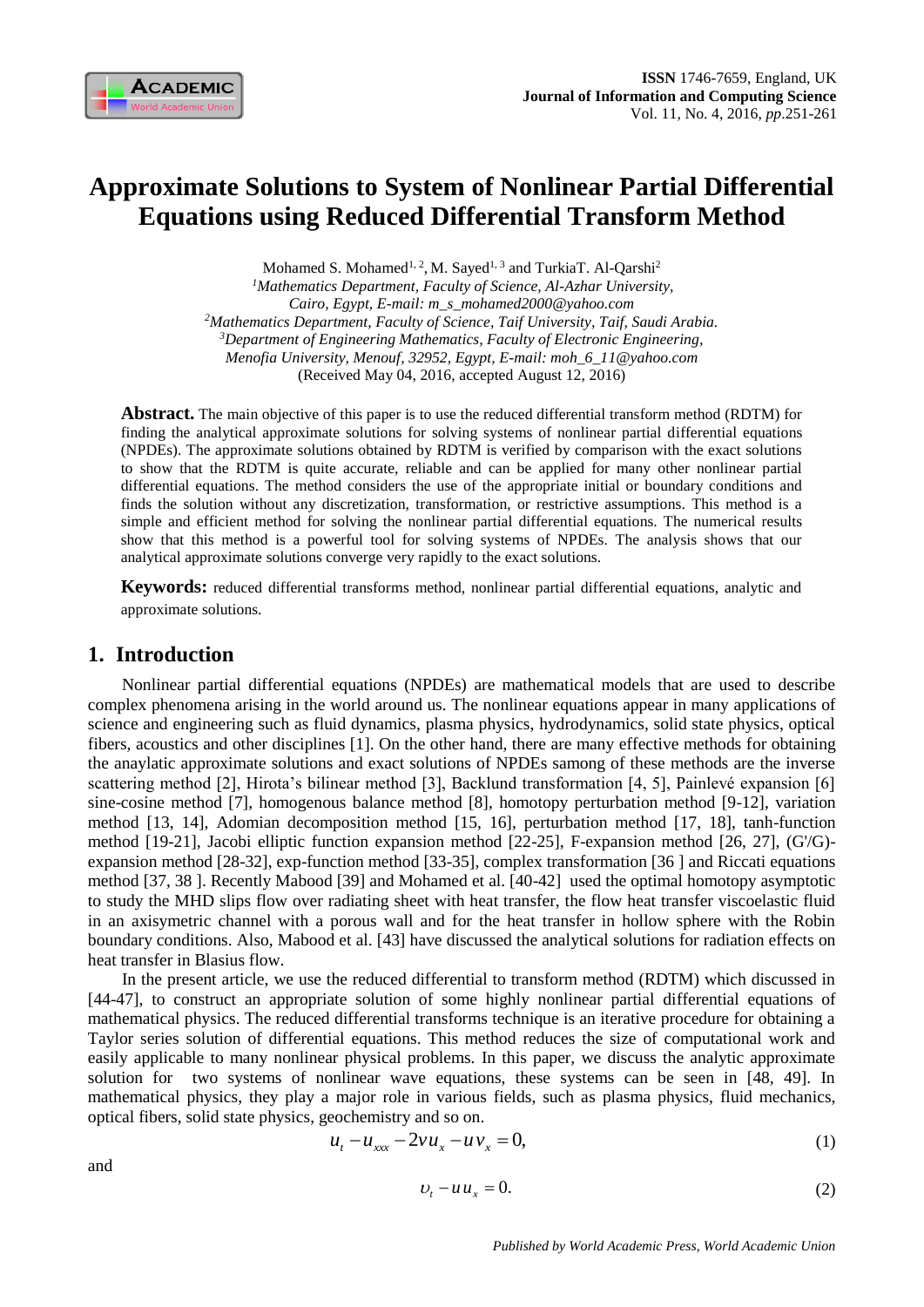One of these systems is the generalized coupled Hirota Satsuma KdV system given by

$$
u_t - \frac{1}{2}u_{xxx} + 3uu_x - 3\frac{\partial}{\partial x}(vw) = 0,\tag{3}
$$

$$
U_t + U_{xxx} - 3uv_x = 0,\t\t(4)
$$

$$
w_t + w_{xxx} - 3u w_x = 0.
$$
 (5)

The paper has been organized as follows. Notations and basic definitions are given in Section 2. In Section 3, we apply the RDTM to solve two types of NPDEs. Conclusions are given in Section 4.

## **2. Preliminaries and notations**

In this section, we give some basic definitions and properties of the reduced differential transform method which are further used in this paper. Consider a function of three variables  $u(x, y, t)$  and suppose that it can be represented as a product of three single-variable functions, i.e.,  $u(x, y, t) = f(x)h(y)g(t)$ . Based on the properties the  $(2+1)$  of-dimensional differential transform, the function  $u(x, y, t)$  can be represented as follows:

$$
u(x, y, t) = \left(\sum_{i=0}^{\infty} F(i) x^{i}\right) \left(\sum_{j=0}^{\infty} H(j) x^{j}\right) \left(\sum_{l=0}^{\infty} G(l) x^{l}\right) = \sum_{k=0}^{\infty} U_{k}(x, y) t^{k}
$$
(6)

where  $U_k(x, y)$  is called *t*-dimensional spectrum function of  $u(x, y, t)$ . The basic definitions of RDTM are introduced as follows [\[44-47\].](http://www.sciencedirect.com/science/article/pii/S1110016814000040#b0045)

**Definition 2.1** If the function  $u(x, y, t)$  is analytic and differentiated continuously with respect to time *t* and space in the domain of interest, then let

$$
U_k(x, y) = \frac{1}{k!} \left[ \frac{\partial^k}{\partial t^k} u(x, y, t) \right]_{t=0},\tag{7}
$$

where the  $t$ - dimensional spectrum function  $U_k(x, y)$  is the transformed function. In this paper the lowercase  $u(x, y, t)$  represents the original function while the uppercase  $U_k(x, y)$  stands for the transform function.

**Definition 2.2** The differential inverse transform  $U_k(x, y)$  is defined as follows:

$$
u(x, y, t) = \sum_{k=0}^{\infty} U_k(x, y) t^k.
$$
 (8)

Then, combining Eqs. [\(7\)](http://www.sciencedirect.com/science/article/pii/S1110016814000040#e0015) and [\(8\)](http://www.sciencedirect.com/science/article/pii/S1110016814000040#e0020) we have:

$$
u(x, y, t) = \sum_{k=0}^{\infty} \frac{1}{k!} \left[ \frac{\partial^k u(x, y, t)}{\partial t^k} \right]_{t=0} t^k.
$$
 (9)

From the above definitions, it can be found that the concept of the RDTM is derived from the power series expansion. To illustrate the basic concepts of the RDTM, consider the following nonlinear partial differential equation written in an operator form:

$$
L[u(x, y, t)] + R[u(x, y, t)] + N[u(x, y, t)] = g(x, y, t)
$$
\n(10)

with initial condition

$$
u(x, y, 0) = f(x, y),
$$
 (11)

where  $L = \frac{c}{\partial t}$  $L=\frac{1}{\partial}$  $=\frac{\partial}{\partial x}$ , *R* is a linear operator which has partial derivatives, *N* is a nonlinear operator and  $g(x, y, t)$  is an inhomogeneous term. According to the RDTM, we can construct the following iteration formula:

$$
(k+1)U_{k+1}(x, y, t) = G_k(x, y) - R[U_k(x, y)] - N[U_k(x, y)]
$$
\n(12)

where  $U_k(x, y)$ ,  $R[U_k(x, y)]$ ,  $N[U_k(x, y)]$  and  $G_k(x, y)$  are the transformations of the functions  $u(x, y, t)$ ,  $R[u(x, y, t)]$ ,  $N[u(x, y, t)]$  and  $g(x, y, t)$  respectively. From the initial condition (8), we write:

$$
U_0(x, y) = f(x, y).
$$
 (13)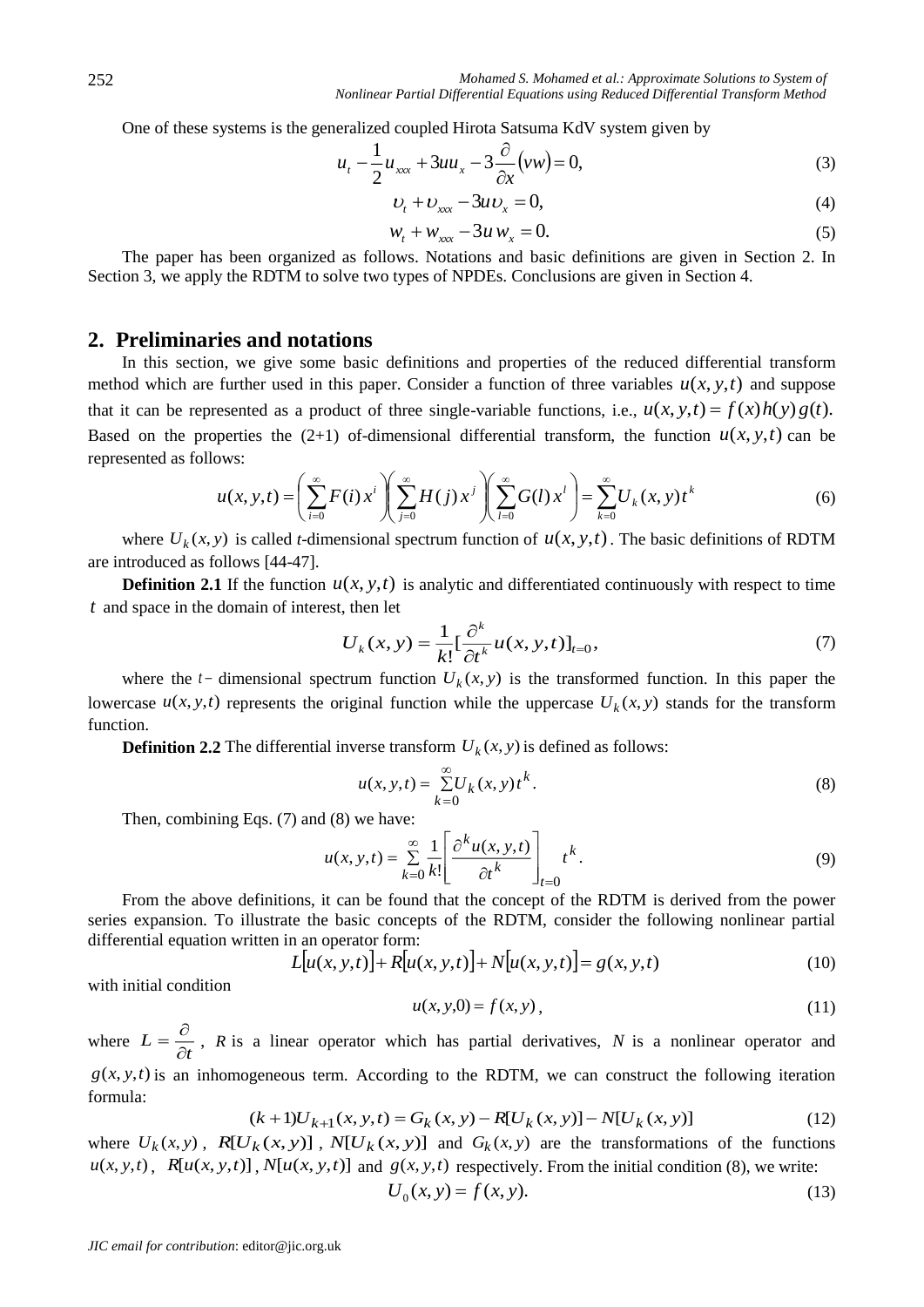Substituting Eq. (13) into Eq. (12) and by straightforward iterative calculation, we get the following  $U_k(x, y)$  values. Then, the inverse transformation of the set of  $U_k(x, y)$ ,  $k = 1, 2, 3, \dots$  is giving the *n*-terms approximation solution as follows:

$$
u_n(x, y, t) = \sum_{k=0}^{n} U_k(x, y) t^k.
$$
 (14)

Therefore, the exact solution of the problem is given by:

$$
u(x, y, t) = \lim_{n \to \infty} u_n(x, y, t).
$$
 (15)

The fundamental mathematical operations performed by RDTM can be readily obtained and are listed in **[Table 1](http://www.sciencedirect.com/science/article/pii/S1110016814000040#t0005)**.

| <b>Table 1.</b> The fundamental operations of RDTM. |                                                                                                        |  |  |  |  |  |
|-----------------------------------------------------|--------------------------------------------------------------------------------------------------------|--|--|--|--|--|
| <b>Functional Form</b>                              | <b>Transformed Form</b>                                                                                |  |  |  |  |  |
| u(x,t)                                              | $\frac{1}{k!} \left[ \frac{\partial^k}{\partial t^k} u(x, y, t) \right]_{t=0},$                        |  |  |  |  |  |
| $w(x,t) = u(x,t) \pm v(x,t)$                        | $W_{k}(x) = U_{k}(x) \pm V_{k}(x)$                                                                     |  |  |  |  |  |
| $w(x,t) = \alpha u(x,t)$                            | $W_{k}(x) = \alpha U_{k}(x,t)$ ( $\alpha$<br>is a constant)                                            |  |  |  |  |  |
| $w(x,t) = x^m t^n$                                  | $k = 0$<br>$k \neq 0$<br>$W_k(x) = x^m \delta(k - n)$ , $\delta(k) = \begin{cases} 1 \\ 0 \end{cases}$ |  |  |  |  |  |
| $w(x,t) = x^m t^n u(x,t)$                           | $W_k(x) = x^m U(k-n)$                                                                                  |  |  |  |  |  |
| $w(x,t) = u(x,t)v(x,t)$                             | $W_k(x) = \sum_{r=0}^{k} U_r(x) V_{k-r}(x) = \sum_{r=0}^{k} V_r(x) W_{k-r}(x)$                         |  |  |  |  |  |
| $w(x,t) = \frac{\partial^r}{\partial t^r} u(x,t)$   | $W_k(x) = (k+1)(k+r)W_{k+r}(x) = \frac{(k+r)!}{k!}W_{k+r}(x)$                                          |  |  |  |  |  |
| $w(x,t) = \frac{\partial}{\partial x}u(x,t)$        | $W_k(x) = \frac{\partial}{\partial x} U_k(x)$                                                          |  |  |  |  |  |
| $w(x,t) = \frac{\partial^2}{\partial x^2} u(x,t)$   | $W_k(x) = \frac{\partial^2}{\partial x^2} U_k(x)$ .                                                    |  |  |  |  |  |

# **3. Numerical results**

To demonstrate the effectiveness of the reduced differential transform method (RDTM) algorithm this discussed in the above section. We use this method to construct the analytic approximate solutions for two systems of nonlinear wave equations which have a great attention by many researchers in physics and engineering. The results have been provided by software packages such as Mathematica 9.

**Example 3.1** We first consider a two components evolutionary system of a homogeneous KdV equatons of order 3 [48, 49] Eqs. (1) and (2) reads:

$$
u_t - u_{xxx} - 2vu_x - uv_x = 0, \t(16)
$$

$$
v_t - u u_x = 0. \tag{17}
$$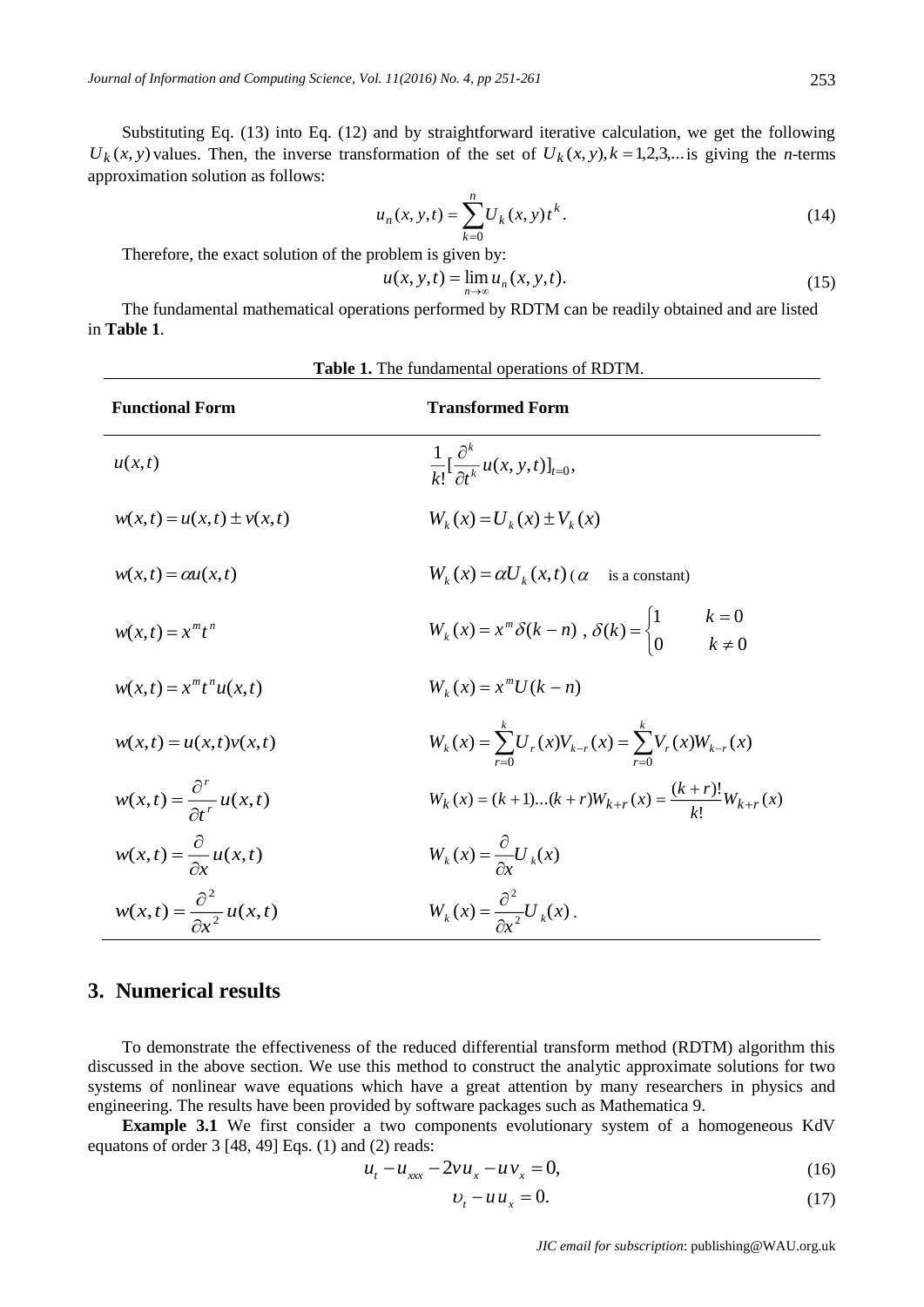Subject to

$$
u(x,0) = -\tanh(\frac{x}{\sqrt{3}}),\tag{18}
$$

$$
\upsilon(x,0) = -\frac{1}{6} - \frac{1}{2}\tanh^2(\frac{x}{\sqrt{3}}). \tag{19}
$$

Applying the reduced differential transform to the Eq. (12), we obtain the following iteration relation:

$$
(k+1)U_{k+1}(x) = \frac{\partial^3}{\partial x^3} U_k(x) + 2\sum_{r=0}^k V_r(x) \frac{\partial}{\partial x} U_{k-r}(x) + \sum_{r=0}^k U_r(x) \frac{\partial}{\partial x} V_{k-r}(x),
$$
(20)

$$
(k+1)V_{k+1}(x) = \sum_{r=0}^{k} U_r(x) \frac{\partial}{\partial x} U_{k-r}(x),
$$
\n(21)

Using the initial conditions Eq. (18) and Eq. (19), we have:

$$
U_0(x) = -\tanh\left(\frac{x}{\sqrt{3}}\right),\tag{22}
$$

$$
V_0(x) = -\frac{1}{6} - \frac{1}{2} \tanh^2\left(\frac{x}{\sqrt{3}}\right),\tag{23}
$$

Now, substituting Eqs. (18)-(19) into Eqs. (20)-(21), we obtain the following  $V_{k+1}(x, y, t)$  values successively as follows: 6 2  $(\sqrt{3})$ <br>(21), we obtain the form

Now, substituting Eqs. (18)-(19) into Eqs. (20)-(21), we obtain the following 
$$
V_{k+1}(x, y, t)
$$
 values  
\nsuccessively as follows:  
\n
$$
U_1(x) = \frac{1}{\sqrt{3}} \operatorname{sech}^2\left(\frac{x}{\sqrt{3}}\right),
$$
\n
$$
V_1(x) = \frac{1}{\sqrt{3}} \operatorname{sech}^2\left(\frac{x}{\sqrt{3}}\right) \tanh\left(\frac{x}{\sqrt{3}}\right),
$$
\n
$$
U_2(x) = \frac{1}{3} \operatorname{sech}^2\left(\frac{x}{\sqrt{3}}\right) \tanh\left(\frac{x}{\sqrt{3}}\right),
$$
\n
$$
V_2(x) = \frac{1}{6} \left(-2 + \cosh\left(\frac{2x}{\sqrt{3}}\right)\right) \operatorname{sech}^4\left(\frac{x}{\sqrt{3}}\right),
$$
\n
$$
U_3(x) = \frac{1}{9\sqrt{3}} \left(-2 + \cosh\left(\frac{2x}{\sqrt{3}}\right)\right) \operatorname{sech}^2\left(\frac{x}{\sqrt{3}}\right),
$$
\n
$$
V_3(x) = \frac{1}{18\sqrt{3}} \operatorname{sech}^5\left(\frac{x}{\sqrt{3}}\right) \left(-11 \sinh\left(\frac{x}{\sqrt{3}}\right) + \sinh\left(\sqrt{3}x\right)\right),
$$
\nand so on. In the same manner, the rest of components can be obtained by using Mathematica software.

Taking the inverse transformation of the set of values  $[V_k(x, y, t)]_{k=0}^n$  gives *n*-terms approximation solutions. Finally the differential inverse transform of  $V_k(x, y, t)$  give:

$$
u_n(x,t) = \sum_{k=0}^n U_k(x,t)t^n = U_0 + U_1t + U_2t^2 + U_3t^3 + U_4t^4 + U_5t^5 + ...
$$
  

$$
= -\tanh\left(\frac{x}{\sqrt{3}}\right) + \frac{1}{\sqrt{3}}\sec h^2\left(\frac{x}{\sqrt{3}}\right)t + \frac{1}{3}\sec h^2\left(\frac{x}{\sqrt{3}}\right)\tanh\left(\frac{x}{\sqrt{3}}\right)t^2
$$

$$
+ \frac{1}{9\sqrt{3}}(-2 + \cosh(\frac{2x}{\sqrt{3}}))\sec h^4(\frac{x}{\sqrt{3}})t^3 + ... ,
$$

$$
v_n(x,t) = \sum_{k=0}^n V_k(x,t)t^n = V_0 + V_1t + V_2t^2 + V_3t^3 + V_4t^4 + V_5t^5 + ...
$$
 (25)

*JIC email for contribution*: editor@jic.org.uk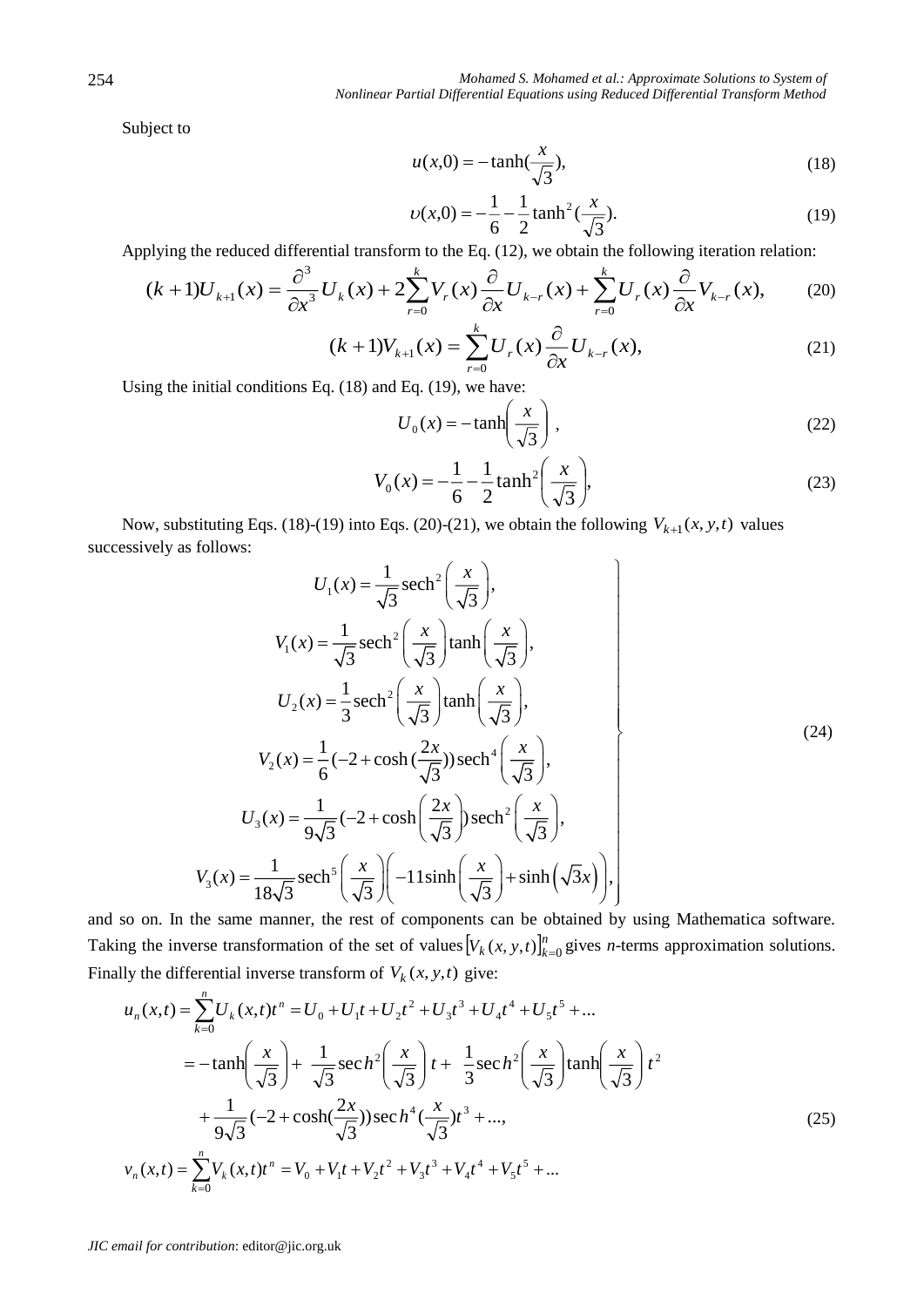$$
= -\frac{1}{6} - \frac{1}{2} \tanh^{2} \left( \frac{x}{\sqrt{3}} \right) + \frac{1}{\sqrt{3}} \sec h^{2} \left( \frac{x}{\sqrt{3}} \right) \tanh \left( \frac{x}{\sqrt{3}} \right) t + \frac{1}{6} (-2 + \cosh(\frac{2x}{\sqrt{3}})) \sec h^{4} \left( \frac{x}{\sqrt{3}} \right) t^{2} + \frac{1}{18\sqrt{3}} \sec h^{5} \left( \frac{x}{\sqrt{3}} \right) \left( -11 \sinh \left( \frac{x}{\sqrt{3}} \right) + \sinh(\sqrt{3}x) \right) t^{3} + \dots,
$$
\n(26)

Therefore, the exact solution of the problem is readily obtained as follows:

$$
u(x,t) = \lim_{n \to \infty} u_n(x,t) = -\tanh(\frac{x-t}{\sqrt{3}})
$$
 (27)

$$
\upsilon(x,t) = \lim_{n \to \infty} \upsilon_n(x,t) = -\frac{1}{6} - \frac{1}{2} \tanh^2\left(\frac{x-t}{\sqrt{3}}\right)
$$
 (28)

To examine the accuracy of the RDTM solution, the absolute errors of the 7-terms approximate solution is listed in **Table 2** and plotted in Fig. 1 and Fig. 2.

| <b>rapic 2.</b> The exact solution obtained in Eq. (27) is compared<br>with the approximate solution obtained in Eq. (25). |                            |             |                |                 |  |  |  |
|----------------------------------------------------------------------------------------------------------------------------|----------------------------|-------------|----------------|-----------------|--|--|--|
| t                                                                                                                          | $\boldsymbol{\mathcal{X}}$ | $u_{\zeta}$ | Exact solution | $ u_5 - Exact $ |  |  |  |
|                                                                                                                            | 0.2                        | 0.171478    | 0.171494       | 0.000025        |  |  |  |
|                                                                                                                            | 0.4                        | 0.057637    | 0.057671       | 0.000034        |  |  |  |
| 0.5                                                                                                                        | 0.6                        | $-0.057712$ | $-0.057671$    | 0.000041        |  |  |  |
|                                                                                                                            | 0.8                        | $-0.171530$ | $-0.171494$    | 0.000037        |  |  |  |
|                                                                                                                            |                            | $-0.280940$ | $-0.280915$    | 0.000025        |  |  |  |

**Table 2.** The exact solution obtained in Eq. (27) is compared

**Table 3.** The exact solution obtained in Eq. (28) is compared with the approximate solution obtained in Eq. (26).

|      | $\boldsymbol{t}$ | $\boldsymbol{\mathcal{X}}$ | v <sub>5</sub> | <b>Exact solution</b> | $ v_5 - Exact $                                       |  |
|------|------------------|----------------------------|----------------|-----------------------|-------------------------------------------------------|--|
|      |                  | 0.2                        | $-0.181273$    | $-0.181372$           | 0.0000989                                             |  |
|      |                  | 0.4                        | $-0.168271$    | $-0.168330$           | 0.0000582                                             |  |
|      | 0.5              | 0.6                        | $-0.168326$    | $-0.168330$           | 0.0000038                                             |  |
|      |                  | 0.8                        | $-0.181412$    | $-0.181372$           | 0.0000401                                             |  |
|      |                  | $\mathbf{1}$               | $-0.206183$    | $-0.206123$           | 0.0000602                                             |  |
|      | u(x,1)           | 1.0<br>0.1                 | (a)            |                       | (b)<br>$-0.2$<br>$-0.3$                               |  |
| $-4$ | $-2$             | $-0.5$<br>$-1.0$ +         | 2<br>4<br>X    |                       | v(x, 1)<br>$-0.5$<br>$-0.6$<br>$\mathbf{v}$ 2<br>$-2$ |  |

Figure 1: The exact solution (27) and (28) are compared with the approximate solution (25) and (26) at *t* =0.5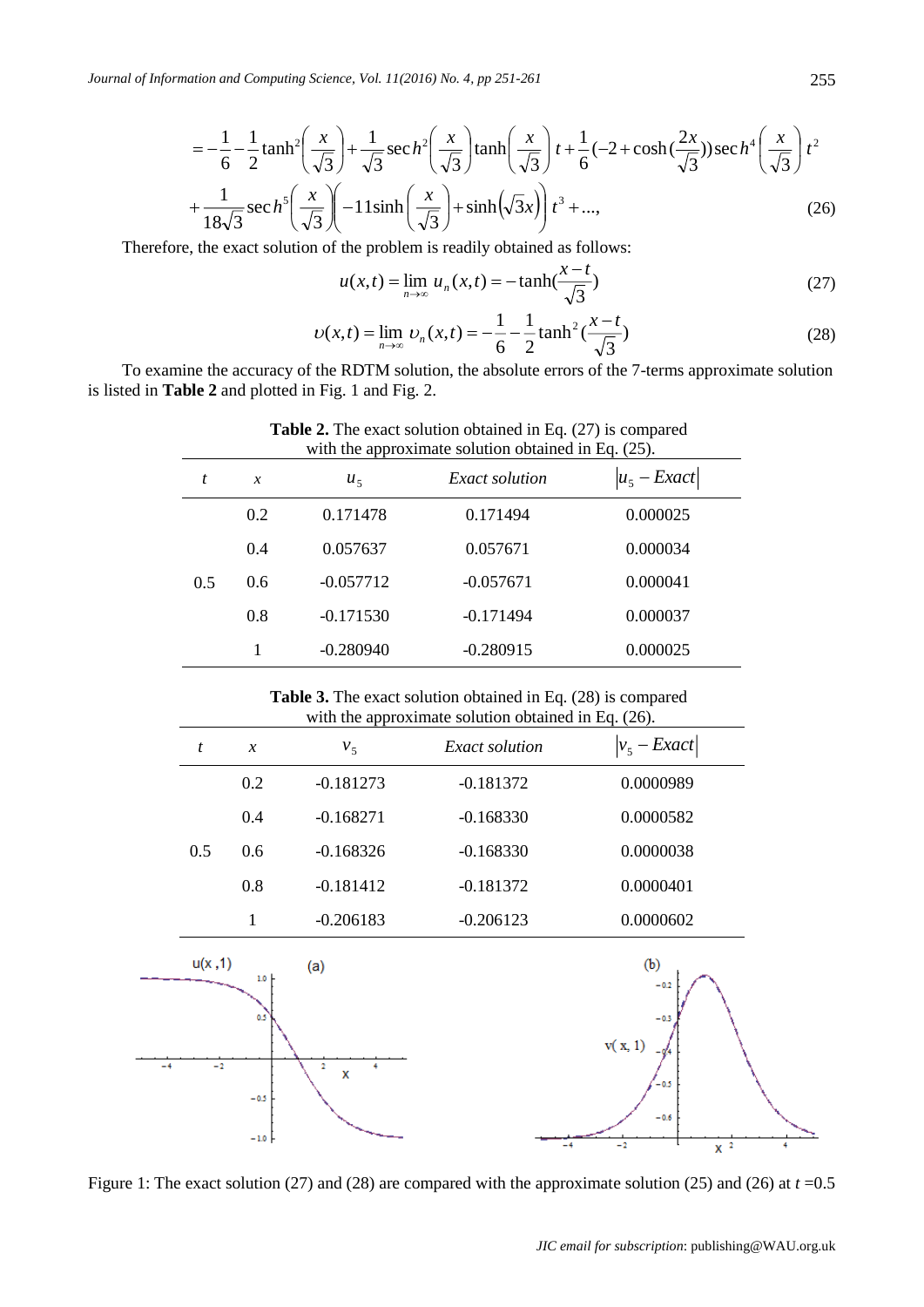

Figure 2: The absolute errors wth respect of  $u_5(x,t)$  and  $v_5(x,t)$  are shown respectively. From Figs. 1-3 and **Tables 2**, **3** the approximate solution is rapidly convergence to the exact solution. **Example 3.2** Consider the generalzed coupled Hirote Satsuma KdV [48, 49]:

$$
u_t - \frac{1}{2}u_{xxx} + 3uu_x - 3\frac{\partial}{\partial x}(vw) = 0,
$$
\n(29)

$$
U_t + U_{xxx} - 3uv_x = 0, \tag{30}
$$

$$
w_t + w_{xxx} - 3u w_x = 0.
$$
 (31)

Subject to

$$
u(x,0) = -\frac{1}{3} + 2 \tanh^2 x \tag{32}
$$

$$
v(x,0) = \tanh x,\tag{33}
$$

$$
w(x,0) = \frac{8}{3} \tanh x.
$$
 (34)

Applying the reduced differential transform to the Eq. (25), we obtain the following iteration relation:

$$
(k+1)U_{k+1} = \frac{1}{2}\frac{\partial^3 U_k}{\partial x^3} - 3\sum_{r=0}^k U_r \frac{\partial}{\partial x} U_{k-r} + 3\frac{\partial}{\partial x} \sum_{r=0}^k V_r W_{k-r},
$$
(35)

$$
(k+1)V_{k+1} = -\frac{\partial^3 V_k}{\partial x^3} + 3\sum_{r=0}^k U_r \frac{\partial V_{k-r}}{\partial x},\tag{36}
$$

and

$$
(k+1)W_{k+1} = -\frac{\partial^3 W_k}{\partial x^3} + 3\sum_{r=0}^k U_r \frac{\partial W_{k-r}}{\partial x},\tag{37}
$$

We can assume the initial condition have the following form:

$$
U_0(x,0) = -\frac{1}{3} + 2 \tanh^2 x \tag{38}
$$

$$
V_0(x,0) = \tanh x,\tag{39}
$$

$$
W_0(x,0) = \frac{8}{3} \tanh x.
$$
 (40)

Now, substituting Eqs. (38)-(40) into Eqs. (35)-(37), we obtain the following  $V_{k+1}(x, y, t)$  values successively as follows: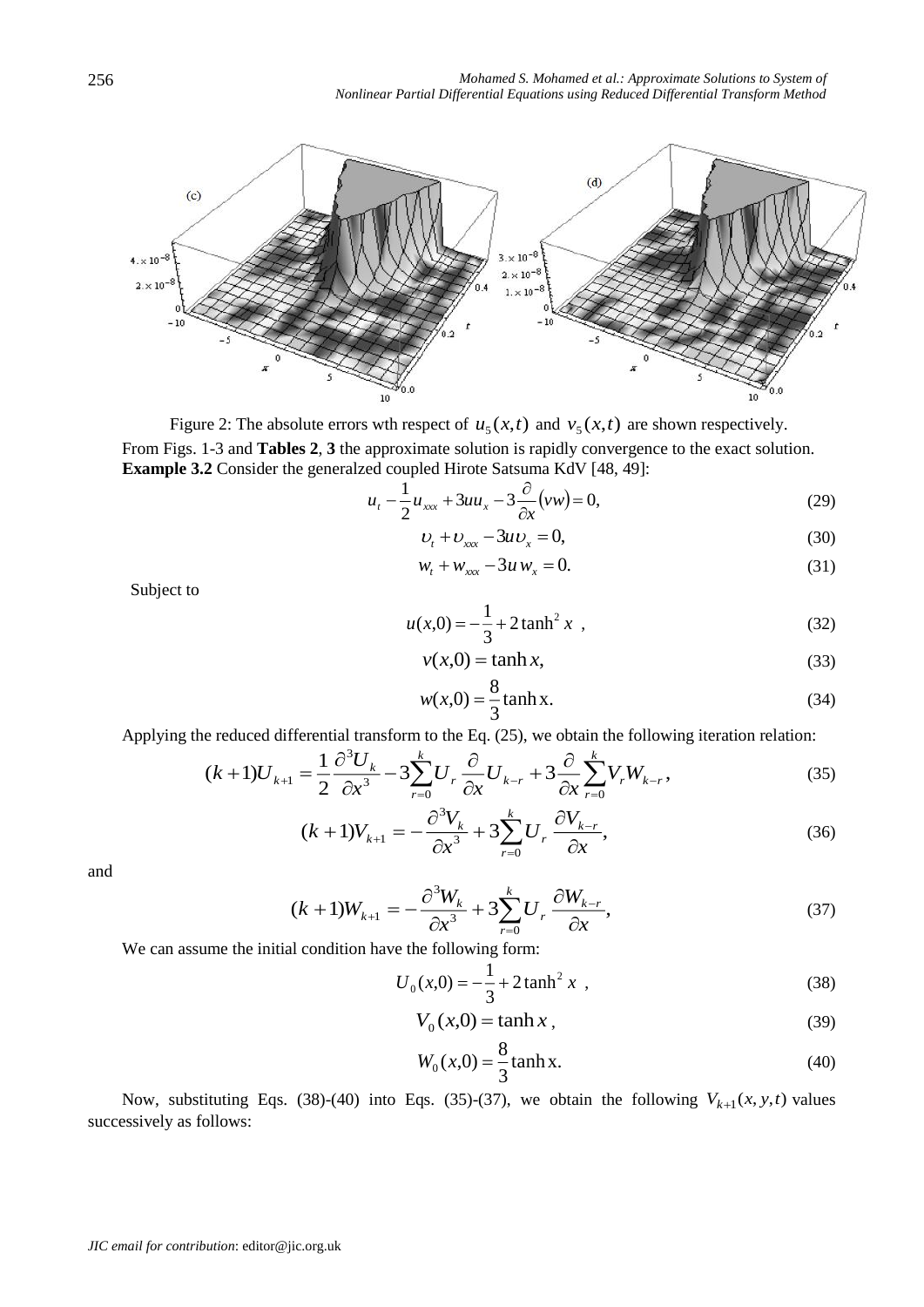$$
U_1(x,t) = 4 \sec h^2 x \tanh x,\nV_1(x,t) = \sec h^2 x,\nW_1(x,t) = \frac{8}{3} \sec h^2 x,\nU_2(x,t) = 2 - 8 \tanh^2 x - 6 \tanh^4 x,\nV_2(x,t) = \tanh^3 x - \tanh x,\nW_2(x,t) = \frac{8}{3} (\tanh^3 x - \tanh x),
$$
\n(41)

and so on. We calculate the  $5<sup>Th</sup>$  iteration but write the five first terms for convence to the reader. In the same manner, the rest of components can be obtained by using Mathematica software. Taking the inverse transformation of the set of values  $[V_k(x, y, t)]_{k=0}^n$  gives *n*-terms approximation solutions. Finally the differential inverse transform of  $V_k(x, y, t)$  give:

$$
u_n(x,t) = \sum_{k=0}^n U_k(x,t)t^n = U_0 + U_1t + U_2t^2 + U_3t^3 + U_4t^4 + U_5t^5 + U_6t^6 + U_7t^7 + ...
$$
  
= 
$$
-\frac{1}{3} + 2\tanh^2 x + 4\sec h^2 x \tanh x + 2 - 8\tanh^2 x - 6\tanh^4 x + ...
$$
 (42)

$$
v_n(x,t) = \sum_{k=0}^n V_k(x,t)t^n = V_0 + V_1t + V_2t^2 + V_3t^3 + V_4t^4 + V_5t^5 + V_6t^6 + V_7t^7 + ...
$$
  
= tanh x + sec h<sup>2</sup> x + tanh<sup>3</sup> x - tanh x + ... (43)

$$
w_n(x,t) = \sum_{k=0}^n W_k(x,t)t^n = W_0 + W_1t + W_2t^2 + W_3t^3 + W_4t^4 + W_5t^5 + W_6t^6 + W_7t^7 + ...
$$

$$
=\frac{8}{3}\tanh x + \frac{8}{3}\operatorname{sec} h^{2} x + \frac{8}{3}(\tanh^{3} x - \tanh x) + \dots
$$
 (44)

Therefore, the exact solution of the problem is readily obtained as follows:

$$
u(x,t) = \lim_{n \to \infty} u_n(x,t) = -\frac{1}{3} + 2 \tanh^2(t+x),
$$
\n(45)

$$
v(x,t) = \lim_{n \to \infty} v_n(x,t) = \tanh(t + x),
$$
 (46)

$$
w(x,t) = \lim_{n \to \infty} w_n(x,t) = \frac{8}{3} \tanh(t+x).
$$
 (47)



Figure 3: The exact solution (45) is compared with the approximate solution (42) for different value of  $t = 0.1, 0.2, 0.3, 0.4, 0.5.$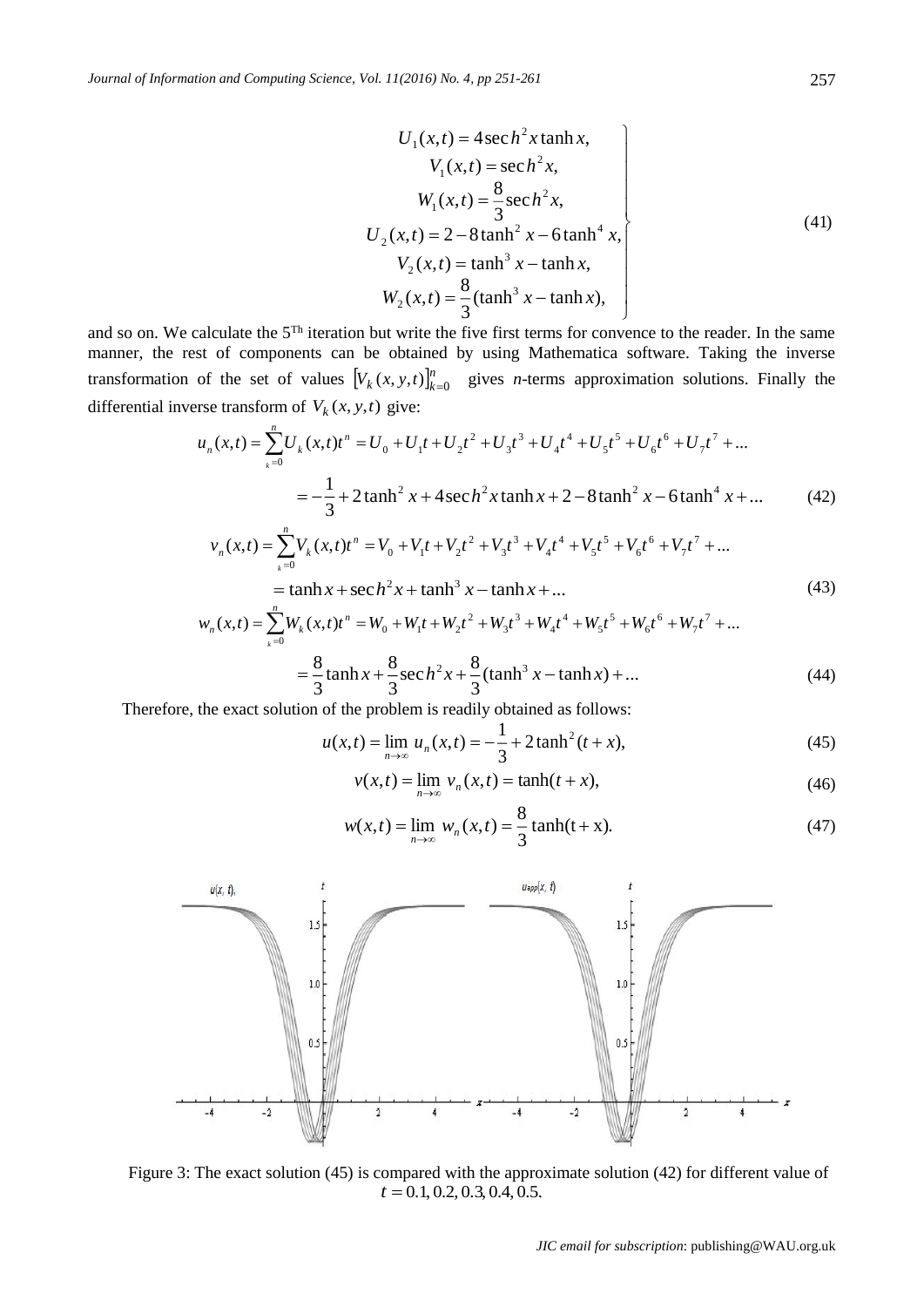

Figure 4: The exact solution (46) is compared with the approximate solution (43) for different value of  $t = 0.1, 0.2, 0.3, 0.4, 0.5.$ 



Figure 5: The exact solution (47) is compared with the approximate solution (44) for different value of  $t = 0.1, 0.2, 0.3, 0.4, 0.5.$ 

## **4. Conclusions**

In this work, we present new applications of the reduced differential transform method (RDTM) by handling two nonlinear physical models, namely, generalized KP hierarchy equations. This method is an alternative approach to overcome the demerit of complex calculation of differential transform method (DTM). The proposed technique, which does not require linearization, discretization or perturbation, gives the solution in the form of a convergent power series with elegantly computed components. Therefore, the solution procedure of the RDTM is simpler than other traditional methods. The main advantage of the proposed method is that it requires less amount of computation. The results show that the RDTM is a powerful mathematical tool for handling NPDEs. The approximate solutions are rabidly convergence to the exact solutions. It can be observed that the solution approach of RDTM is much simpler than differential transform method (DTM) and it needs less computational effort than DTM. In other word, RDTM is an alternative approach to overcome the demerit of complex calculation of DTM, capable of reducing the size of calculation. As a special advantage of RDTM rather than DTM, the reduced differential transform recursive equations produce exactly all the Poisson series coefficients of solutions, whereas the differential transform recursive equations produce exactly all the Taylor series coefficients of solutions. We notice that the RDTM technique is highly accurate, rapidly converge and is very easily implementable mathematical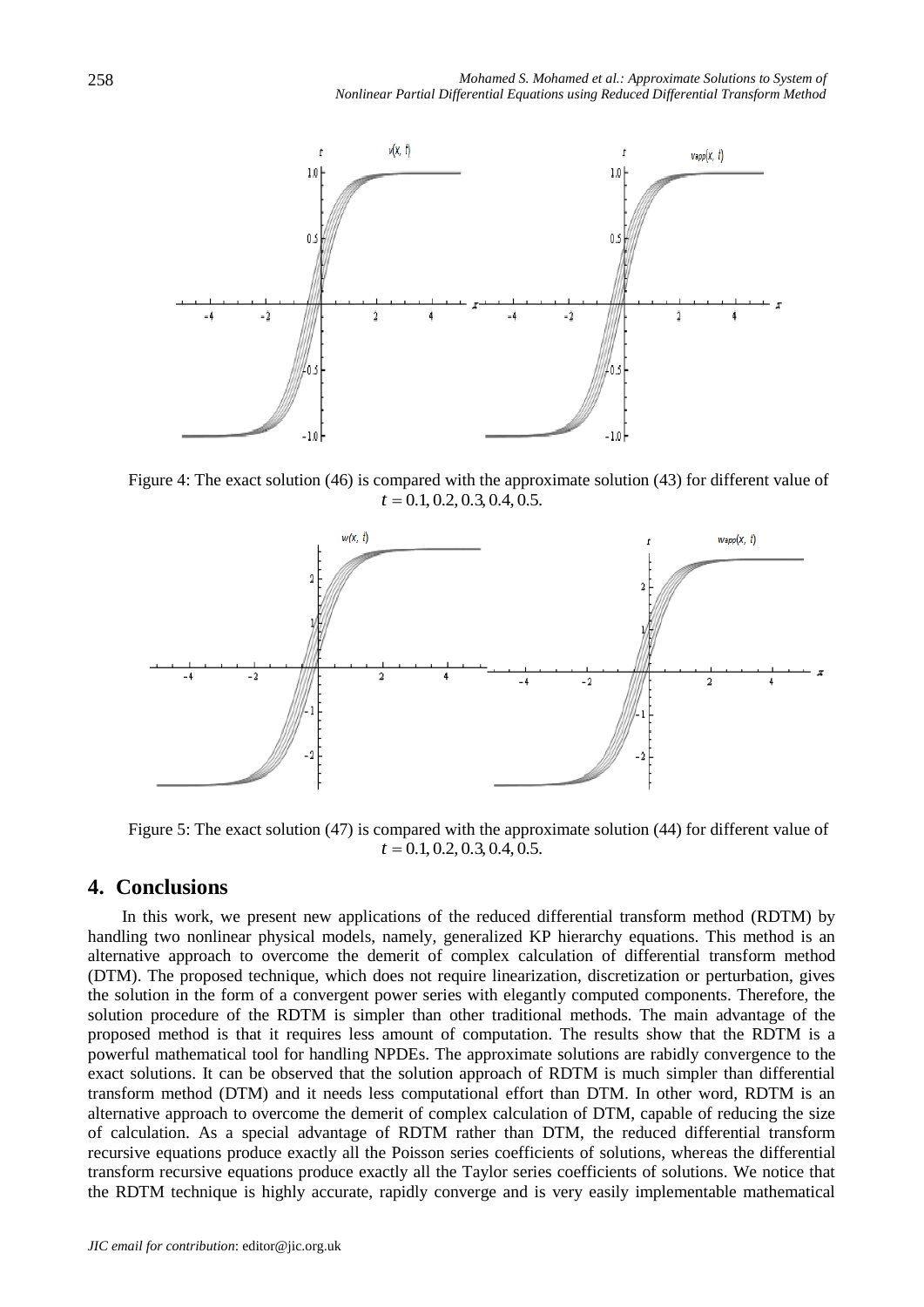tool for the multidimensional physical problems emerging in various domains of engineering and allied sciences.

## **5. Acknowledgement**

The authors would like to express their gratitude to the Editor and Referees for their encouragement and constructive comments in revising the paper.

#### **6. References**

- [1] G. Adomian, Solving Frontier Problems of Physics: The Decomposition Method, Kluwer Academic Publishers, 1994.
- [2] M. J. Ablowitz and P. A. Clarkson, Solitons, Nonlinear Evolution Equations and Inverse Scattering Transform, Cambridge University Press, Cambridge (1991).
- [3] R. Hirota, Exact solution of the Korteweg-de Vries equation for multiple collisions of solitons, Physical Review Letters, 27 (1971), pp. 1192-1194.
- [4] M. R. Miura, B äcklund Transformation, Springer-Verlag, Berlin (1978).
- [5] C. Rogers and W. F. Shadwick, Backlund Transformations,Academic Press, New York (1982).
- [6] J. Weiss, M. Tabor and G. Carnevale, The Painlevé property for partial differential equations, Journal of Mathematical Physics, 24 (1983), pp. 522-526.
- [7] D. S. Wang, Y. J. Ren and H. Q. Zhang, Further extended sinh-cosh and sin-cos methods andnew non traveling wave solutions of the  $(2+1)$ -dimensional dispersive long wave equations, Applied Mathematics E-Notes, 5 (2005), pp. 157-163.
- [8] M. Wang, Y. Zhou and Z. Li, Application of a homogeneous balance method to exact solutions of nonlinear equations in mathematical physics, Physics Letters A, 216 (1-5) (1996), pp. 67-75.
- [9] J. H. He, Variational principle for some nonlinear partial differential equations with variable coefficients, Chaos, Solitons & Fractals, 19 (2004), pp. 847-851.
- [10] J. H. He, The homotopy perturbation method for nonlinear oscillators with discontinuities, Applied Mathematics and Computation, 151(1) (2004), pp. 287-292.
- [11] M. S. Mohamed, S. M. Abo-Dahab and A. M. Abd-Alla, Homotopy analysis method for harmonic waves propagation in nonlinear thermoelasticity with magnetic field and rotation, Journal of Computational and Theoretical Nanoscience, 11(5) (2014), pp. 1354-1361.
- [12] E. M. E. Zayed, T. A. Nofal and K. A. Gepreel, The travelling wave solutions for non-linear initialvalue problems using the homotopy perturbation method, Applicable Analysis, 88(4) (2009), pp. 617-634.
- [13] H. M. Liu, Generalized variational principles for ion acoustic plasma waves by He's semi-inverse method, Chaos, Solitons & Fractals, 23(2) (2005), pp. 573-576.
- [14] H. M. Liu, Variational approach to nonlinear electrochemical system, International Journal of Nonlinear Sciences and Numerical Simulation, 5 (1) (2004), pp. 95-96.
- [15] E. Babolian, J. Biazar, and A. R. Vahidi, The decomposition method applied to systems of Fredholm integral equationsof the second kind, Applied Mathematics and Computation, 148(2) (2004), pp. 443-452.
- [16] A. M. Abd-Alla, S. M. Abo-Dahab, T. A. Al-Thamali and S. R. Mahmoud, [Influence of the rotation and gravity](http://www.ingentaconnect.com/content/asp/jctn/2013/00000010/00000002/art00007)  [field on Stonely waves in a non-homogeneous orthotropic elastic medium,](http://www.ingentaconnect.com/content/asp/jctn/2013/00000010/00000002/art00007) Journal of Computational and Theoretical Nanoscience, 10 (2) (2013), pp. 297-305.
- [17] M. Sayed and A. A. Mousa, Vibration, stability, and resonance of angle-ply composite laminated rectangular thin plate under multi-excitations, Mathematical Problem in Engineering, Volume 2013, Article ID 418374, 26 pages, (2013).
- [18] Y. S. Hamed, M. Sayed, D.-X. Cao and W. Zhang, Nonlinear study of the dynamic behavior of a string-beam coupled system under combined excitations, Acta Mechanica Sinica 27(6) (2011), pp. 1034-1051.
- [19] H. A. Abdusalam, On an improved complex tanh-function method, International Journal of Nonlinear Sciences and Numerical Simulation,  $6(2)$  (2005), pp. 99 – 106.
- [20] E. M. E. Zayed and K. A. Gepreel, The (G'/G)-expansion method for finding traveling wave solutions of nonlinear partial differential equations in mathematical physics, Journal of Mathematical Physics, 50 (2009), pp. 013502- 013513.
- [21] D. Lü, Jacobi elliptic function solutions for two variant Boussinesq equations, Chaos, Solitons & Fractals, 24(5) (2005), pp. 1373-1385.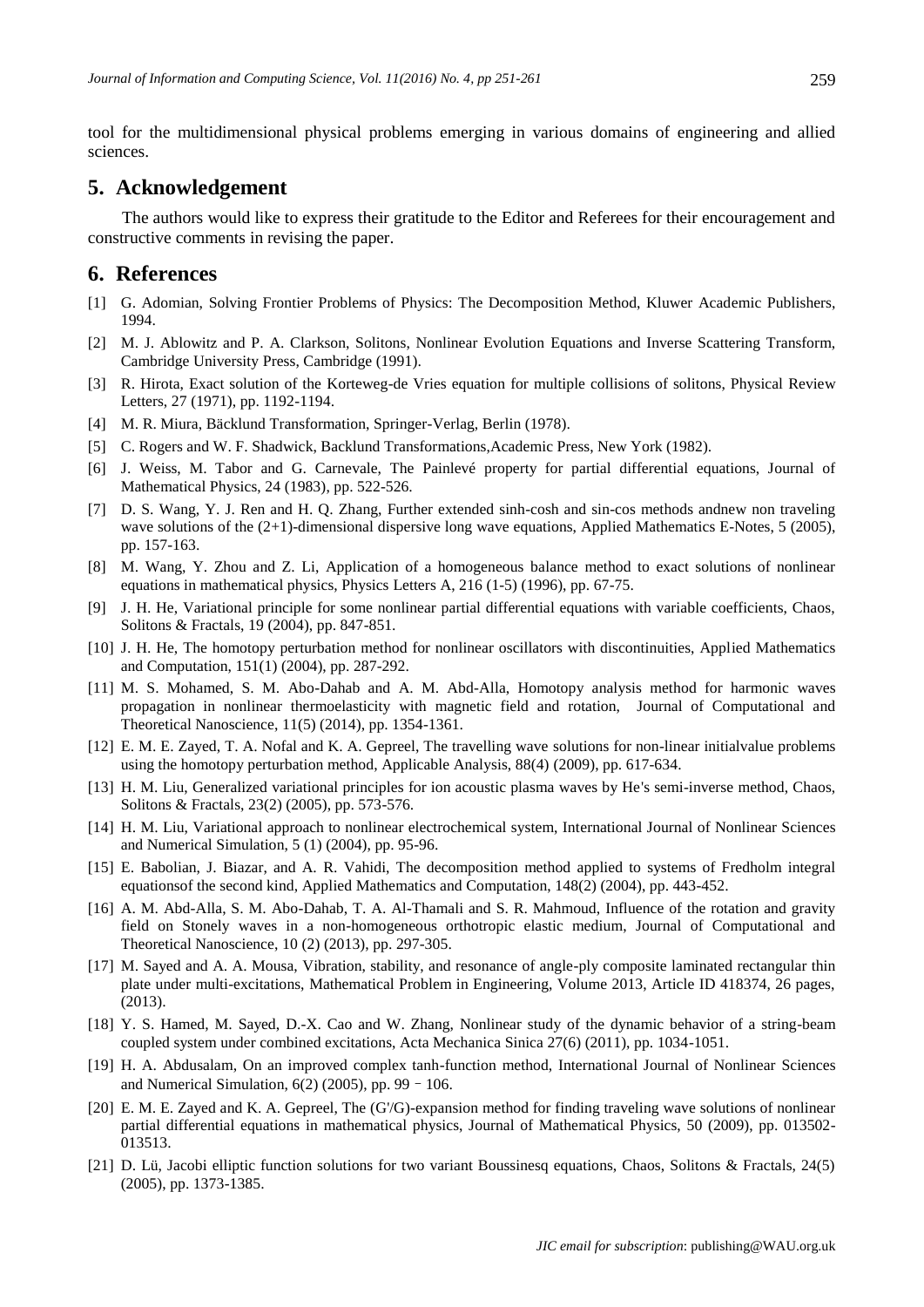- [22] Y. Chen and Q. Wang, Extended Jacobi elliptic function rational expansion method and abundant families of Jacobi elliptic functions solutions to  $(1+1)$  dimensional dispersive long wave equation, Chaos, Solitons and Fractals, 24(3) (2005), pp. 745-757.
- [23] S. L. Zhang, B. Wu and S. Y. Lou, Painlevé analysis and special solutions of generalized Broer-Kaup equations, [Physics Letters A,](http://www.sciencedirect.com/science/journal/03759601) 300(1) (2002), pp. 40-48.
- [24] E. M. E. Zayed, H. A. Zedan and K. A. Gepreel, Group analysis and modified Extended tanh-function to find the invariant solutions and soliton solutions for nonlinear Euler equations, International Journal of Nonlinear Sciences and Numerical Simulation, 5(3) (2004), pp. 221-234.
- [25] M. A. Abdou, The extended tanh-method and its applications for solving nonlinear physical models, [Applied](http://www.sciencedirect.com/science/journal/00963003)  [Mathematics and Computation,](http://www.sciencedirect.com/science/journal/00963003) 190(1) (2007), pp. 988-996.
- [26] M. Wang and X. Li, Extended F-expansion method and periodic wave solutions for the generalized Zakharov equations, [Physics Letters A,](http://www.sciencedirect.com/science/journal/03759601) 343(1-3) (2005), pp. 48-54.
- [27] S. Zhang and T. Xia, Symbolic computation and new families of exact non-travelling wave solutions to (3+1) dimensional Kadomtsev-Petviashvili equation, Applied Mathematics and Computation, 181(1) (2006), pp. 319- 331.
- [28] S. K. Elagan, M. Sayed and Y. S. Hamed, An innovative solutions for the generalized FitzHugh-Nagumo equation by using the generalized (G'/G)-expansion method, Applied Mathematics, 2 (2011), pp. 470-474.
- [29] Y. S. Hamed, M. Sayed, S. K. Elagan and E. R. Elzahar, The Improved (G'/G)-expansion method for solving (3+1)–dimensional potential-YTSF equation, Journal of modern Methods in Numerical Mathematics, 2(1-2) (2011), pp. 32–38.
- [30] Y. S. Hamed, M. Sayed and S. K. Elagan, A new exact solution for the generalized combined KdV and mKdV equation using the generalized (G'/G)-expansion method, International Journal of Applied Mathematics and Computation, 3(3) (2011), pp. 200–205.
- [31] T. A. Nofal, M. Sayed, Y. S. Hamed and S. K. Elagan, The improved (G'/G)-expansion method for solving the fifth-order KdV-equation, Annals of Fuzzy Mathematics and Informatics, 3(1) (2012), pp. 9- 17.
- [32] T. Elghareb, S. K. Elagan, Y. S. Hamed and M. Sayed, An exact solutions for the generalized fractional Kolmogrove-Petrovskii Piskunov equation by using the generalized (G'/G)-expansion method, International Journal of Basic & Applied Sciences 13(1) (2013), pp. 19-22.
- [33] J. H. He and X. H. Wu, Exp-function method for nonlinear wave equations, Chaos, Solitons & Fractals, 30(3) (2006), pp. 700-708.
- [34] S. Zhang, Application of Exp-function method to high-dimensional nonlinear evolution equation, Chaos, Solitons & Fractals, 38(1) (2008), pp. 270-276.
- [35] S. Zhang, Application of Exp-function method to Riccati equation and new exact solutions with three arbitrary functions of Broer-Kaup-Kupershmidt equations[, Physics Letters A,](http://www.sciencedirect.com/science/journal/03759601) 372(11) (2008), pp. 1873-1880.
- [36] M. Saad, S. K. Elagan, Y. S. Hamed and M. Sayed, Using a complex transformation to get an exact solution for fractional generalized coupled MKDV and KDV equations, International Journal of Basic & Applied Sciences 13(1) (2013), pp. 23-25.
- [37] S. K. Elagan and M. Sayed, On the exact solutions of fractional differentional equations using improved Riccati equations method, International Journal of Scientific & Engineering Research, 5(10) (2014), pp. 1149-1156.
- [38] M. Saad, S. K. Elagan and M. Sayed, An extended Riccati sub-equation method to establish new exact solutions for fraction nonlinear differentional difference lattice equations, International Journal of Scientific & Engineering Research, 5(10) (2014), pp. 1162-1166.
- [39] F. Mabood and [W. A. Khan,](http://www.hindawi.com/52031319/) Combined analytical-numerical solution for MHD viscous flow over a stretching sheet, Journal of Computational Engineering, (2014), Article ID 634328, 7 pages [http://dx.doi.org/10.1155/2014/634328.](http://dx.doi.org/10.1155/2014/634328)
- [40] M. S. Mohamed, S. K. Elagan, K. A. Gepreel and A. Elosimy, Optimal q-homotopy analysis method for nonlinear fractional gas dynamics equation, Jökull Journal, 64(9) (2014), pp. 317-326.
- [41] Y. A. Elmaboud, Kh. S. Mekheimer and M. S. Mohamed, Series solution of a natural convection flow for a Carreau fluid in a vertical channel with peristalsis, Journal of Hydrodynamics, 27(6) (2015), pp. 969-979.
- [42] K. A. Gepreel, S. M. Abo-Dahab and M. S. Mohamed, Analytical approximate solutions for nonlinear differentialdifference equations arising in nanotechnology, Journal of Computational and Theoretical Nanoscience, 12(6) (2015), pp. 1040-1044.
- [43] F. Mabood, W. A. Khan and A. I. Ismail, Optimal homotopy asymptotic method for heat transfer in hollow sphere with robin boundary conditions, Heat Transfer-Asian Research, 43(2) (2014), pp. 124-133.
- [44] Y. Keskin and G. Oturanç, Reduced differential transform method for partial differential equations, International